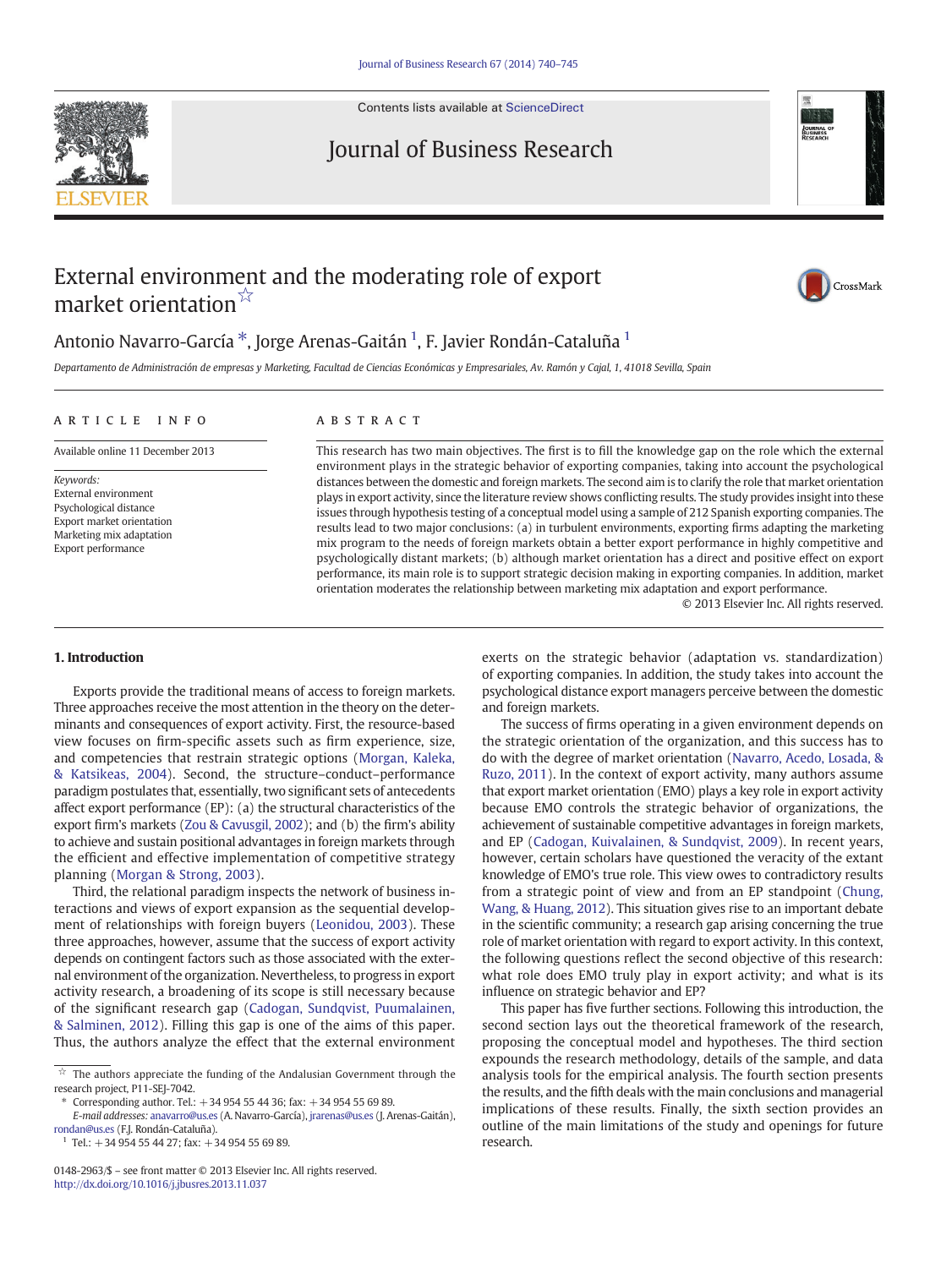#### 2. Theoretical background and research hypotheses

#### 2.1. External environment of exporting firms

Three components of the external environment are particularly pertinent to export activity [\(Kaleka & Berthon, 2006](#page--1-0)). Market turbulence refers to the level of insecurity in the external environment, which obliges companies to change their strategies keep abreast of changing customer needs ([Gaur, Vaudevan, & Gaur, 2011\)](#page--1-0). In this context, some studies confirm the existence of a positive relationship between the level of turbulence of the country-markets and the degree of adaptation of the marketing mix program that exporters develop ([Qureshi & Mian,](#page--1-0) [2012](#page--1-0)).

Technological turbulence represents the high rates of technological change in the manufacture of products and the technology intrinsic to the product itself. Businesses competing in industries with high levels of technological turbulence have a greater inclination toward adaptive marketing and operational strategies than businesses in more static industries ([Powers & Loyka, 2010](#page--1-0)). (c) Competitive intensity refers to the extent of rivalry among different players in an industry. As the number of participants in a market increases, the volume and unpredictability of strategic changes may increase dramatically (e.g., [Porter, 1985](#page--1-0)). Therefore, a greater need exists for firms to track and react to these moves. In the field of export activity, some authors find a positive relationship between the level of competitive intensity of a country-market and the degree of adaptation in the marketing mix program [\(Powers &](#page--1-0) [Loyka, 2010\)](#page--1-0).

The preceding arguments support the following hypothesis.

H1. Turbulence (market and technology) and the competitive intensity of foreign markets positively influence the degree of adaptation of the marketing mix program in export activity.

#### 2.2. Psychological distance

The concept of psychological distance (PD) is essential to assess the differences between cultures and markets and to drive international market selection. According to [Sousa and Lages \(2011\)](#page--1-0), the definition of PD is the individual's perceived differences between the home market and that of the foreign country. PD includes two dimensions: (1) "country" refers to the features of the modernization of a country; and (2) people relates to the degree of separation between people from different countries. In this context, [Sousa and Lages \(2011\)](#page--1-0) find a positive and significant effect of PD on marketing strategy adaptation. In addition, [Sousa and Lengler \(2009\)](#page--1-0) show that the manager's PD toward the foreign market positively influences the degree of product, price, promotion, and distribution adaptation. Also, [Chung et al.](#page--1-0) [\(2012\)](#page--1-0) confirm that a suggestion exists of adaptation strategies being more suitable when a great cultural distance exists.

The next hypothesis is in accordance with these ideas.

H2. PD positively affects the marketing mix adaptation of the international strategy of firms.

#### 2.3. Export strategic behavior: Adaptation vs. standardization of marketing mix

Some authors (e.g., [Morgan et al., 2004; O'Cass & Julian, 2003](#page--1-0)) maintain that developing a differentiated marketing strategy in foreign markets requires the firm to adapt to the needs and desires of the target markets. The adaptation of export marketing tactics brings about several benefits: (1) they allow the firm to adjust its offer to the specific characteristics of each market, which decreases foreign consumers' uncertainty, or PD [\(Morgan et al., 2004](#page--1-0)); (2) they improve relationships with local intermediaries ([O'Cass & Julian, 2003](#page--1-0)); and (3) the firm can attain a greater profitability, as a better product–market match can

result in greater customer satisfaction, which may give better pricing freedom vis-à-vis competitors [\(Leonidou, Katsikeas, & Samiee, 2002](#page--1-0)). As a consequence, the adaptation of export marketing tactics improves EP [\(Navarro, Losada, Ruzo, & Diez, 2010; Phattarawan, Kiran, Anil,](#page--1-0) [& Anusorn, 2010\)](#page--1-0).

The following research hypothesis captures this idea.

H3. Adapting elements of the export marketing mix has a positive effect on EP.

#### 2.4. Market orientation and its role as a moderator in export activity

EMO permits the analysis of the ability of an organization to predict, respond to, and capitalize changes in the export environment. Firms with a solid EMO will be more dynamic in their search for—and better able to identify and take advantage of—opportunities emerging in external markets than firms lacking this capability. In this context, firms that have appropriate information about their foreign markets are likely to be more willing to make variations to their marketing mix, and so on, than other firms that lack such information and that make their decisions on the basis of instinct [\(Navarro, Acedo, Robson,](#page--1-0) [Ruzo, & Losada, 2010](#page--1-0)).

These arguments lead to the fourth research hypothesis.

H4. EMO has a positive effect on the adaptation of the marketing mix strategy in foreign markets.

On the other hand, [Rose and Shoham \(2002\)](#page--1-0) recognize that EMO provides an integrative insight for evaluating EP. Thus, the gathering of relevant market information is critical for effective decision making, and has a direct influence on the design of the marketing strategies and the firm's success in its foreign markets [\(Cadogan et al., 2009\)](#page--1-0). In this respect, firms that try to identify their customers in order to develop products and services that satisfy their desires and needs hope to be superior to their competitors by creating and delivering superior value [\(Cadogan, Diamantopoulos, & Siguaw, 2002](#page--1-0)). In this sense, EMO may contribute to improving EP from the quantitative and qualitative points of view [\(Navarro et al., 2011; Rose & Shoham, 2002](#page--1-0)).

In accordance with this idea, the fifth research hypothesis states the following.

#### H5. EMO relates positively to EP.

Although the environment in which firms operate may require them to adapt their export marketing mix elements, however, internal restrictions (e.g., deficient market intelligence) may prevent firms from making adaptations. In this context, although adaptations by export managers to the components of the marketing mix and its attributes may be a necessary condition to succeed in foreign markets, such action may be insufficient. A key reason for this shortcoming is an oversight of the success stemming from making such adaptations according to the idiosyncrasies of each country-market. The retaining of relevant information of markets is necessary in this situation. This information should be available at all levels at which this element is necessary for the decision-making process associated with export activity crossfunctional coordination. For example, with regard to the export marketing mix adaptation strategy, the idea that market-oriented export firms are more likely to appropriately adapt their marketing mix elements to the needs of foreign markets is debatable. EMO should make the export firm more proactive as this orientation responds to customer needs [\(Calantone, Kim, Schmidt, & Cavusgil, 2006](#page--1-0)). Therefore, EMO is likely to play a moderating role regarding the strategic adaptation of EP [\(Phattarawan et al., 2010\)](#page--1-0).

The following hypothesis builds on the basis of these arguments.

H6. EMO moderates the relationship between export marketing mix adaptation strategy and EP.

[Fig. 1](#page--1-0) shows the conceptual model.